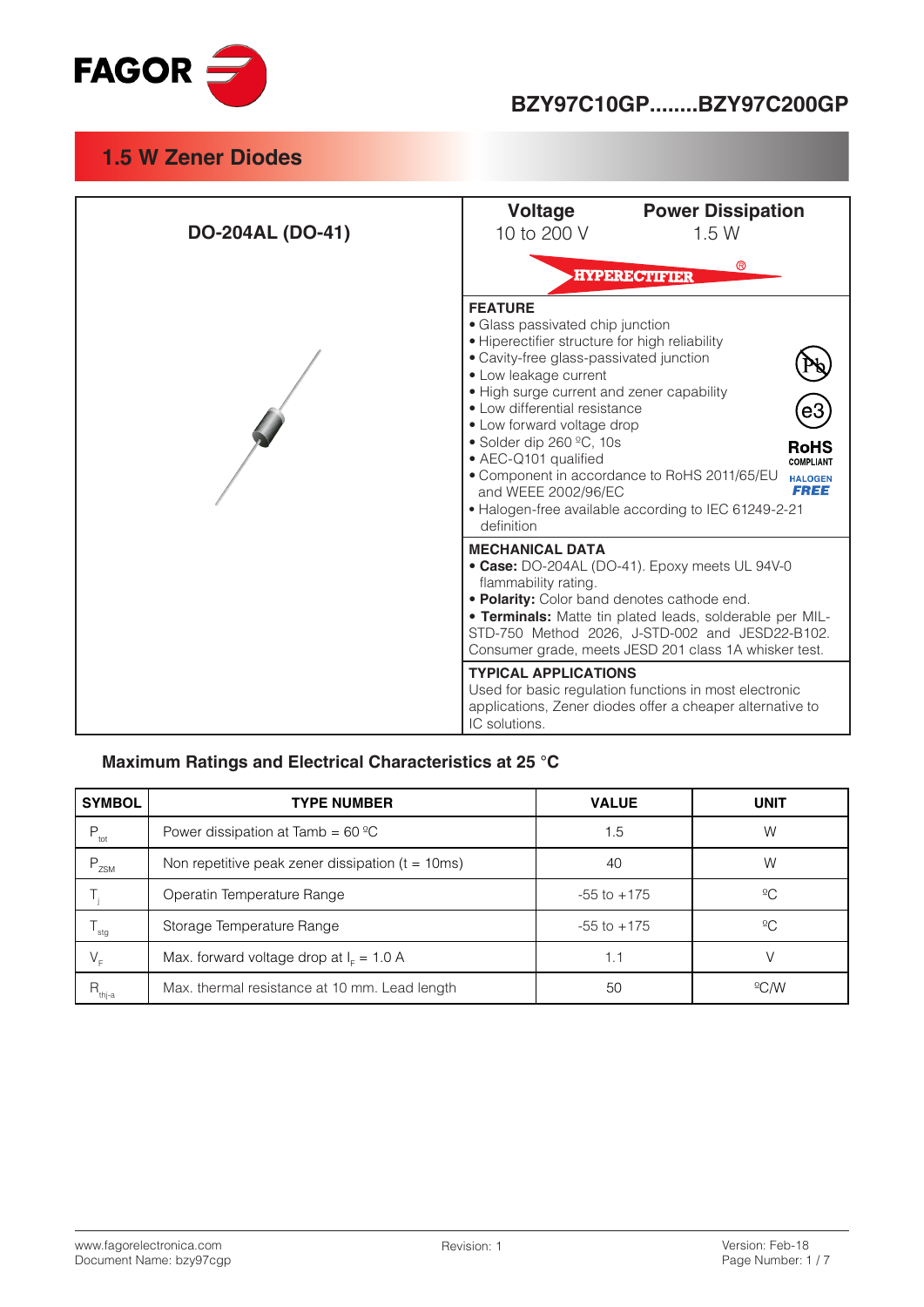

# **BZY97C10GP........BZY97C200GP**

#### **1.5 W Zener Diodes**

#### **Ordering information**

| <b>PREFERRED P/N</b> | <b>PACKAGE CODE</b> | <b>DELIVERY MODE</b>          | <b>BASE QUANTITY</b> | <b>UNIT WEIGHT (g)</b> |
|----------------------|---------------------|-------------------------------|----------------------|------------------------|
| BZY97C20GP AMP       | AMP                 | AMMO BOX                      | 5,000                | 0.325                  |
| BZY97C20GP TR        | <b>TR</b>           | 14" diameter tape and<br>reel | 5,000                | 0.325                  |
| BZY97C20GP HF AMP    | AMP                 | AMMO BOX                      | 5,000                | 0.325                  |
| BZY97C20GP HF TR     | <b>TR</b>           | 14" diameter tape and<br>reel | 5,000                | 0.325                  |

#### Package Outline Dimensions: (mm) DO-204AL (DO-41)

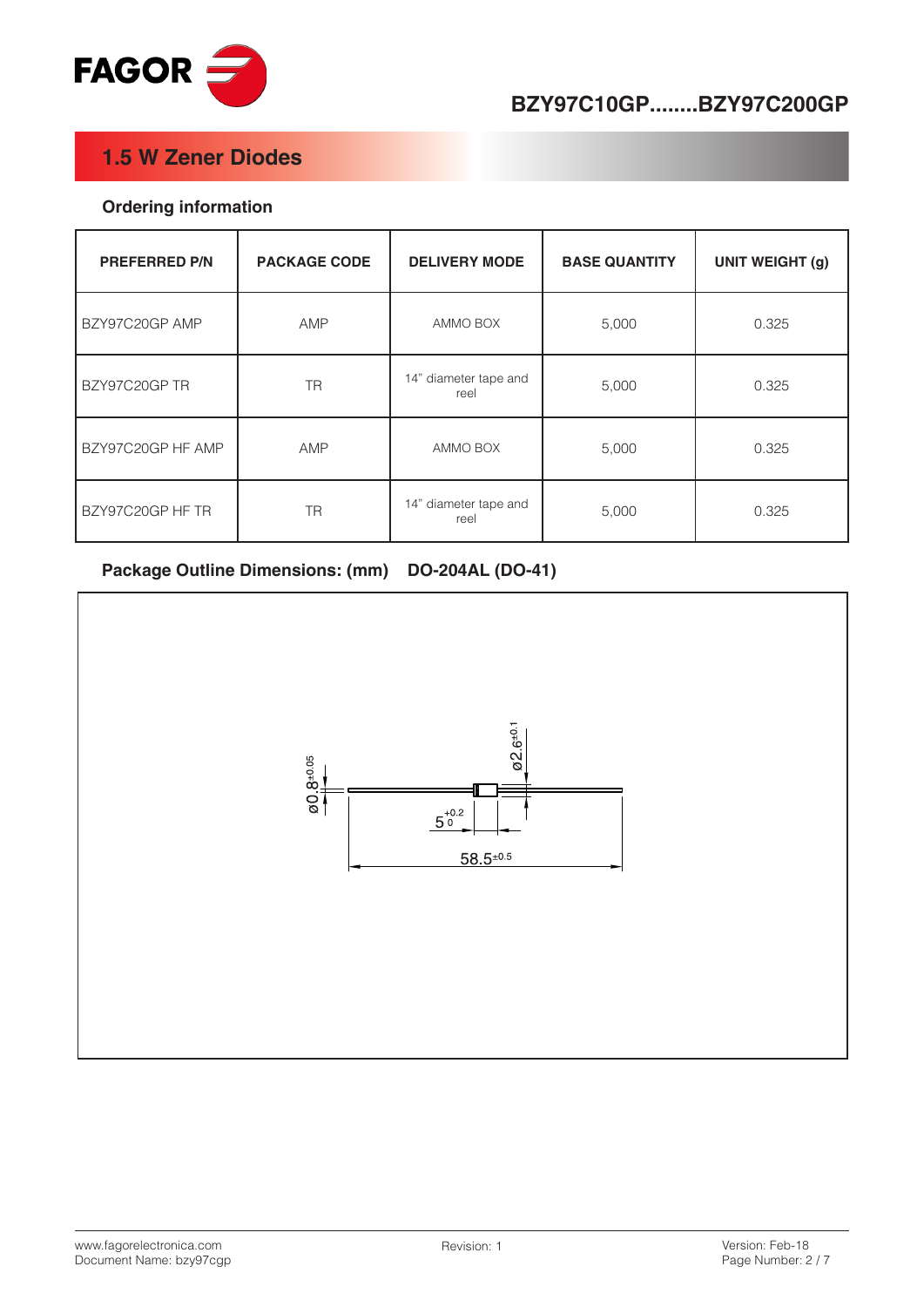

# **BZY97C10GP........BZY97C200GP**

# **1.5 W Zener Diodes**

| Type                | Zener<br>Voltage<br>Range<br>Vz at IzT | Maximum<br>Zener<br>Impedance<br>$Z_{ZT}$ at $I_{ZT}$ | Typical<br>Temperature<br>Coefficient<br>at I <sub>ZT</sub> | <b>Test</b><br>Current<br>$I_{ZT}$ | Min. Reverse<br>Voltage<br>at $I_R = \overline{1} \mu A$<br>$V_R$ |
|---------------------|----------------------------------------|-------------------------------------------------------|-------------------------------------------------------------|------------------------------------|-------------------------------------------------------------------|
|                     | (V)                                    | $(\Omega)$                                            | (% / °C)                                                    | (mA)                               | (V)                                                               |
| <b>BZY97C10 GP</b>  | $9.4 - 10.6$                           | $\overline{4}$                                        | $+0.070$                                                    | 50                                 | 5.0                                                               |
| <b>BZY97C11 GP</b>  | $10.4 - 11.6$                          | $\overline{7}$                                        | $+0.075$                                                    | 50                                 | 5.0                                                               |
| <b>BZY97C12 GP</b>  | $11.4 - 12.7$                          | 7                                                     | $+0.075$                                                    | 50                                 | 7.0                                                               |
| <b>BZY97C13 GP</b>  | $12.4 - 14.1$                          | 10                                                    | $+0.075$                                                    | 50                                 | 7.0                                                               |
| <b>BZY97C15 GP</b>  | $13.8 - 15.8$                          | 10                                                    | $+0.075$                                                    | 50                                 | 10                                                                |
| BZY97C16 GP         | $15.3 - 17.1$                          | $\overline{15}$                                       | $+0.085$                                                    | 25                                 | 10                                                                |
| <b>BZY97C18 GP</b>  | $16.8 - 19.1$                          | 15                                                    | $+0.085$                                                    | 25                                 | 10                                                                |
| <b>BZY97C20 GP</b>  | $18.8 - 21.2$                          | 15                                                    | $+0.085$                                                    | 25                                 | 10                                                                |
| <b>BZY97C22 GP</b>  | $20.8 - 23.3$                          | $\overline{15}$                                       | $+0.085$                                                    | 25                                 | $\overline{12}$                                                   |
| <b>BZY97C24 GP</b>  | $22.8 - 25.6$                          | 15                                                    | $+0.085$                                                    | 25                                 | 12                                                                |
| <b>BZY97C27 GP</b>  | $25.1 - 28.9$                          | 15                                                    | $+0.085$                                                    | 25                                 | 14                                                                |
| <b>BZY97C30 GP</b>  | $28 - 32$                              | $\overline{15}$                                       | $+0.085$                                                    | 25                                 | 14                                                                |
| <b>BZY97C33 GP</b>  | $31 - 35$                              | 15                                                    | $+0.085$                                                    | 25                                 | 17                                                                |
| <b>BZY97C36 GP</b>  | $34 - 38$                              | 40                                                    | $+0.085$                                                    | 10                                 | 17                                                                |
| <b>BZY97C39 GP</b>  | $37 - 41$                              | 40                                                    | $+0.085$                                                    | 10                                 | 20                                                                |
| BZY97C43 GP         | $40 - 46$                              | 45                                                    | $+0.095$                                                    | 10                                 | 20                                                                |
| <b>BZY97C47 GP</b>  | $44 - 50$                              | 45                                                    | $+0.095$                                                    | 10                                 | 24                                                                |
| <b>BZY97C51 GP</b>  | $48 - 54$                              | 60                                                    | $+0.095$                                                    | 10                                 | 24                                                                |
| <b>BZY97C56 GP</b>  | $52 - 60$                              | 60                                                    | $+0.095$                                                    | 10                                 | 28                                                                |
| <b>BZY97C62 GP</b>  | $58 - 66$                              | 80                                                    | $+0.105$                                                    | 10                                 | 28                                                                |
| <b>BZY97C68 GP</b>  | $64 - 72$                              | 80                                                    | $+0.105$                                                    | 10                                 | 34                                                                |
| <b>BZY97C75 GP</b>  | $70 - 79$                              | 100                                                   | $+0.105$                                                    | 10                                 | 34                                                                |
| <b>BZY97C82 GP</b>  | 77 - 88                                | 100                                                   | $+0.105$                                                    | 10                                 | 41                                                                |
| BZY97C91 GP         | $85 - 96$                              | 200                                                   | $+0.11$                                                     | 5                                  | 41                                                                |
| <b>BZY97C100 GP</b> | $94 - 106$                             | 200                                                   | $+0.11$                                                     | 5                                  | 50                                                                |
| <b>BZY97C110 GP</b> | $104 - 116$                            | 250                                                   | $+0.11$                                                     | 5                                  | 50                                                                |
| BZY97C120 GP        | $114 - 127$                            | 250                                                   | $+0.11$                                                     | 5                                  | 60                                                                |
| <b>BZY97C130 GP</b> | $124 - 141$                            | 300                                                   | $+0.11$                                                     | 5                                  | 60                                                                |
| BZY97C150 GP        | $138 - 156$                            | 300                                                   | $+0.11$                                                     | 5                                  | 75                                                                |
| BZY97C160 GP        | $153 - 171$                            | 400                                                   | $+0.11$                                                     | 5                                  | 75                                                                |
| <b>BZY97C180 GP</b> | 168 - 191                              | 500                                                   | $+0.11$                                                     | 5                                  | 90                                                                |
| <b>BZY97C200 GP</b> | 188 - 212                              | 500                                                   | $+0.11$                                                     | 5                                  | 90                                                                |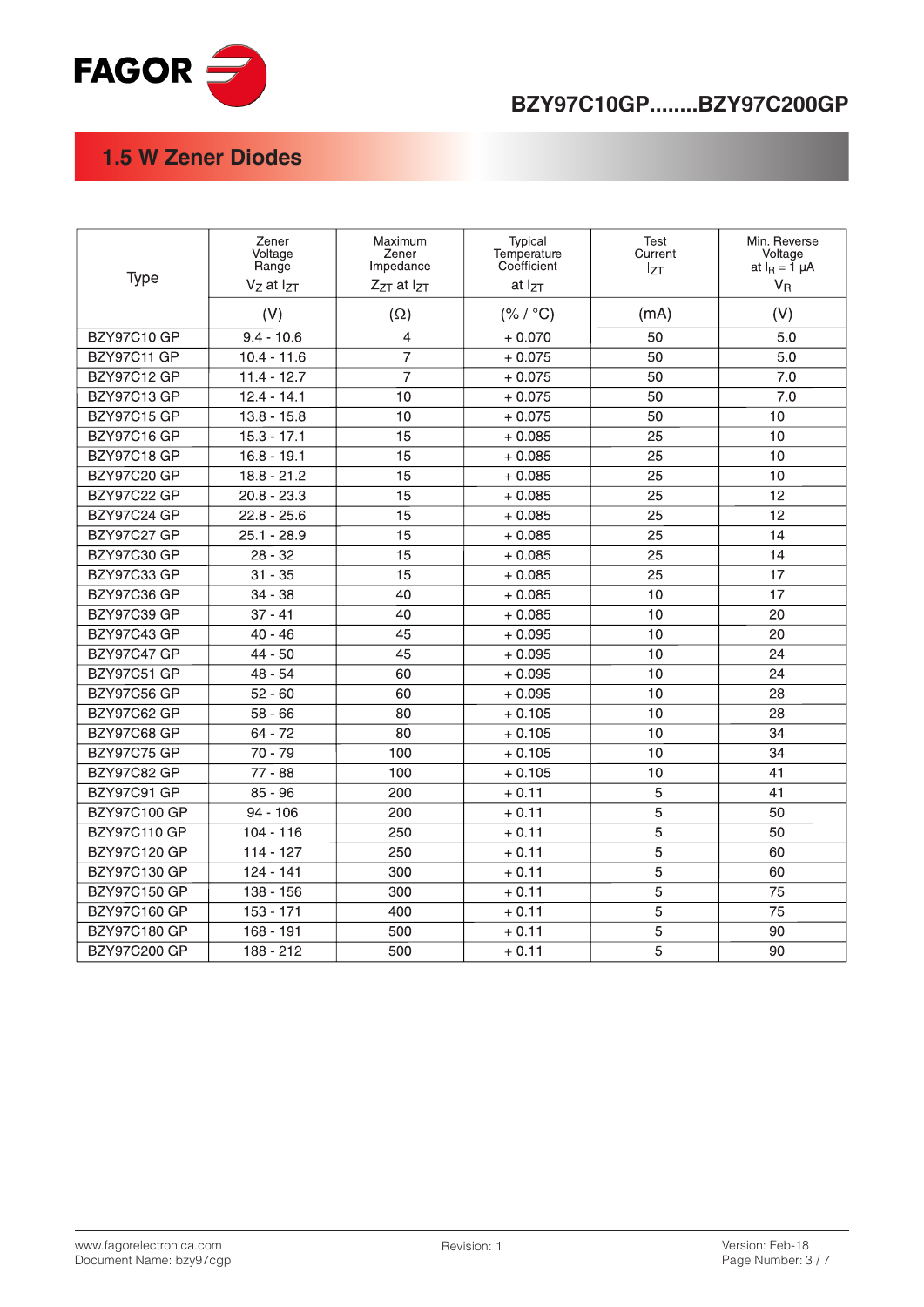

**Rating and Characteristics** (Ta 25 °C unless otherwise noted)



Tamb. ambient temperature (°C)



www.fagorelectronica.com Document Name: bzy97cgp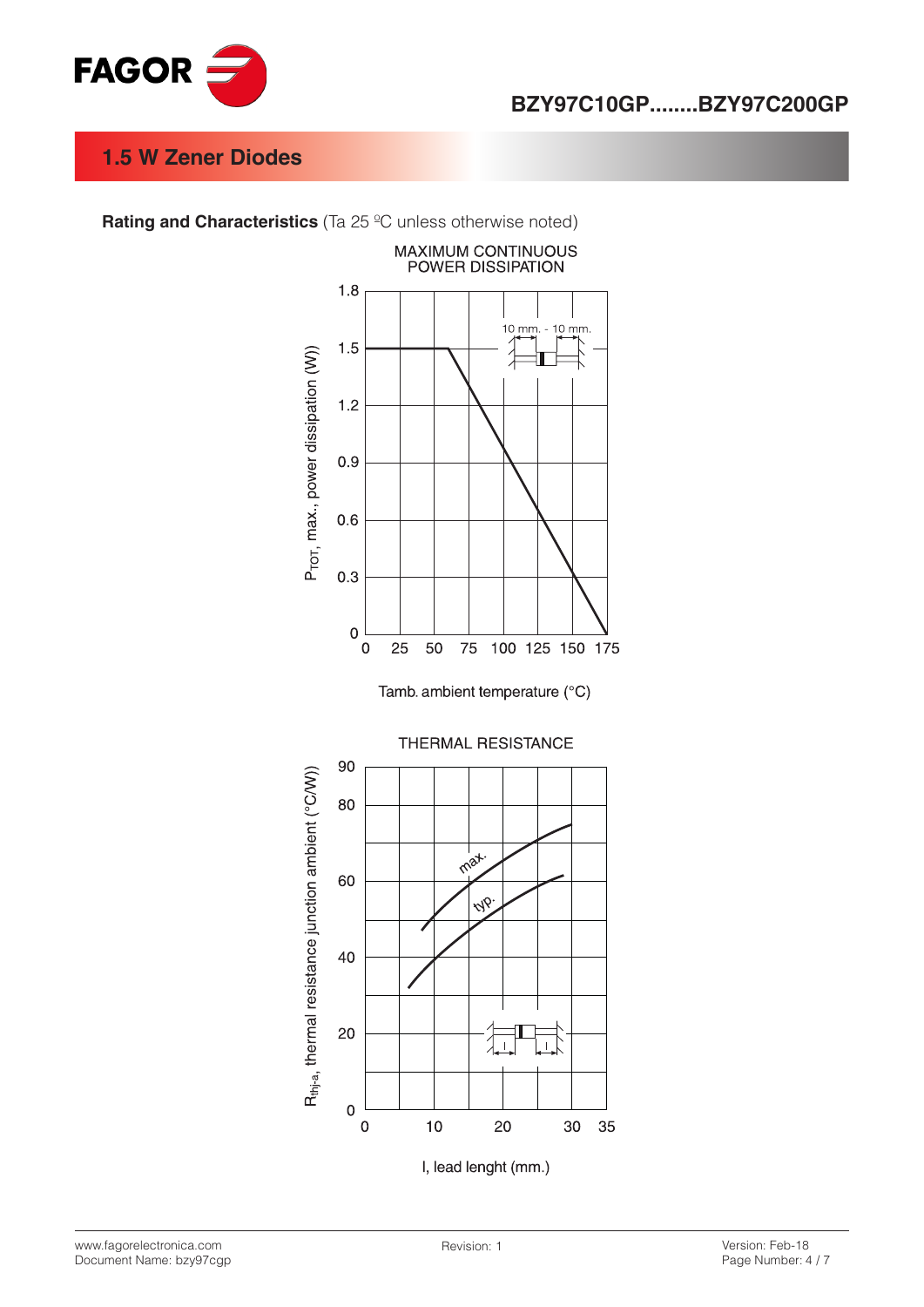



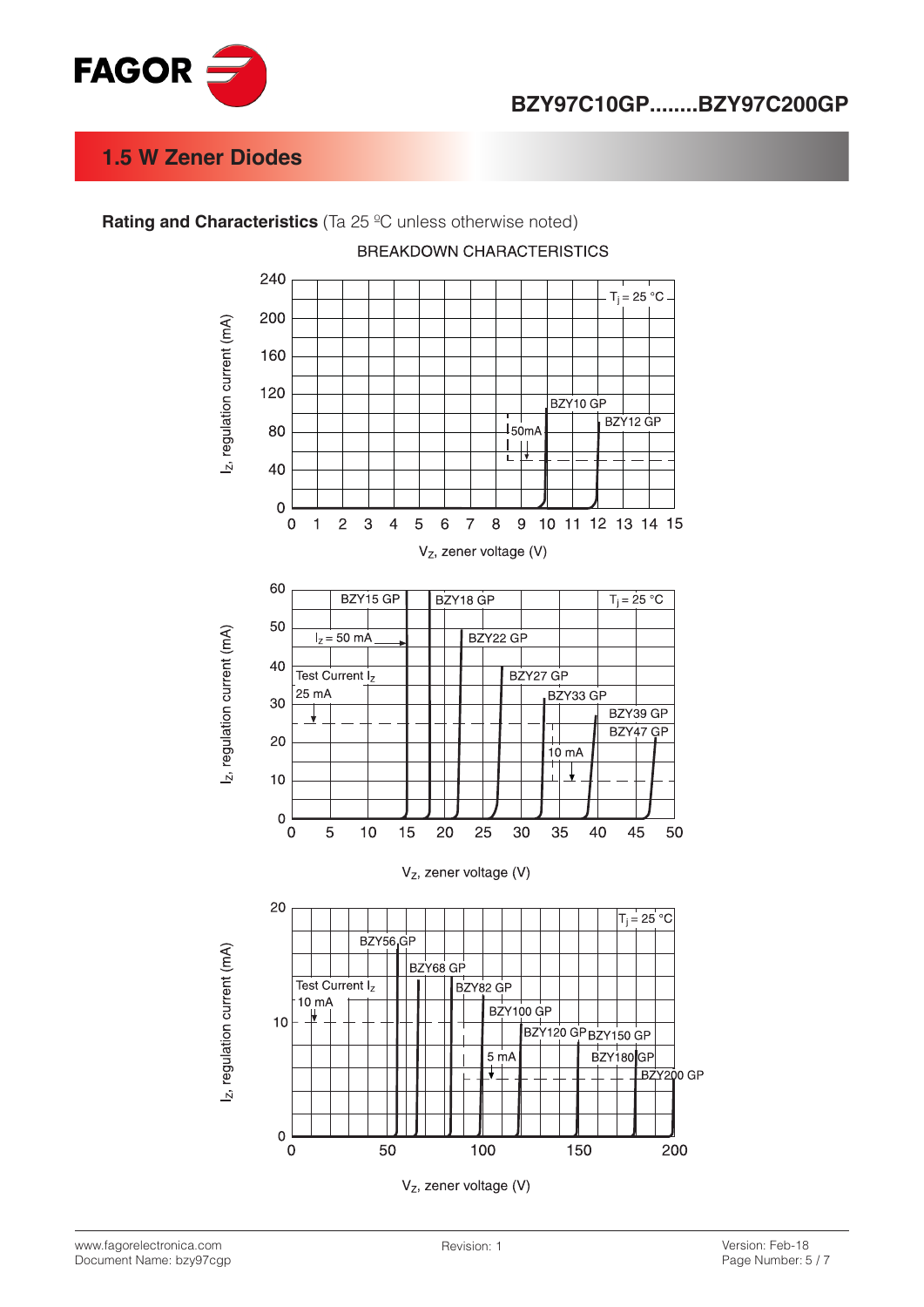



**Rating and Characteristics** (Ta 25 °C unless otherwise noted)

Pulse thermal resistance versus pulse duration. Valid provided that leads are kept at ambient temperature at a distance of 10mm. from case.